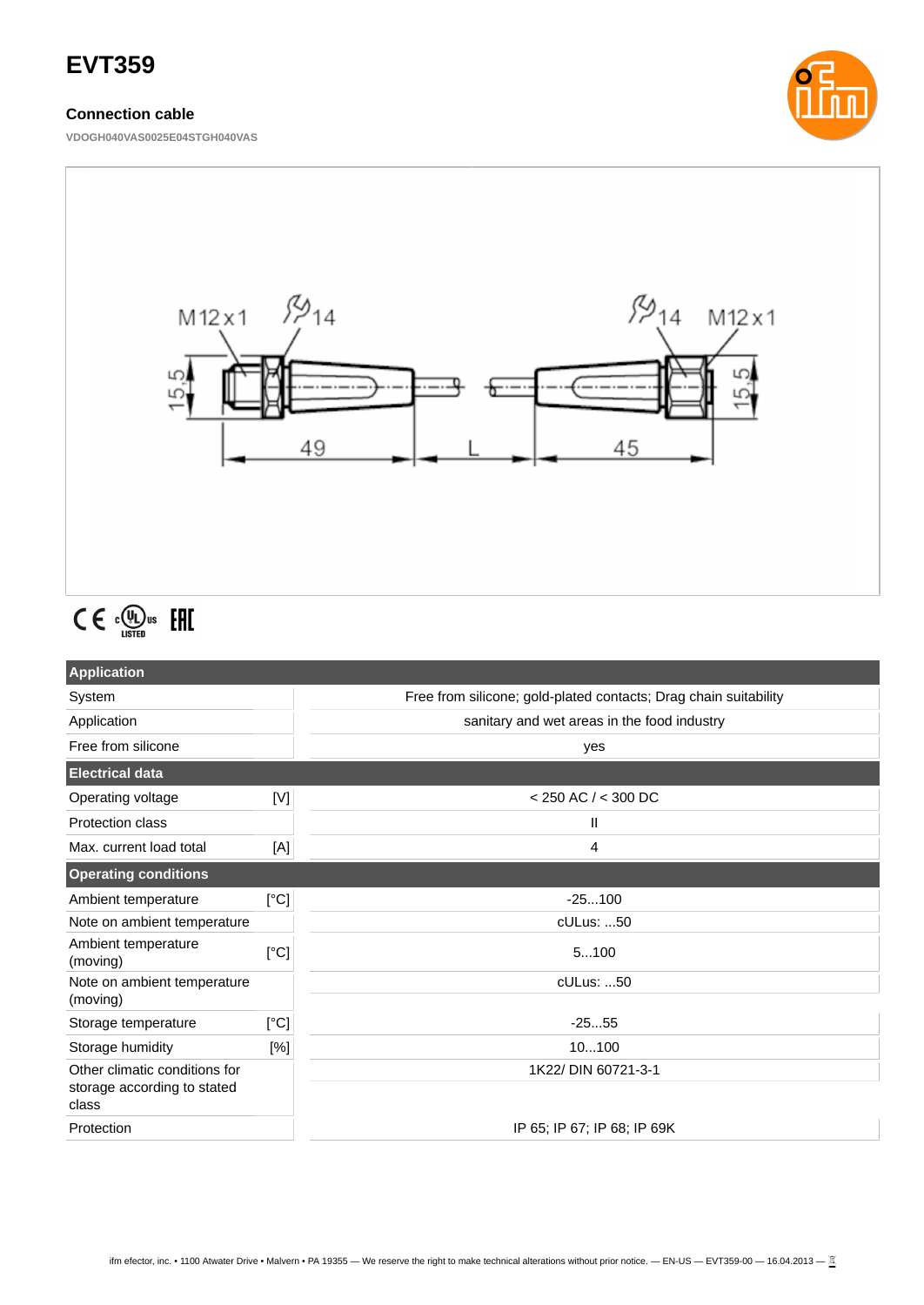# **EVT359**

## **Connection cable**

**VDOGH040VAS0025E04STGH040VAS**



| <b>Mechanical data</b> |     |                                          |                                                                                                   |  |
|------------------------|-----|------------------------------------------|---------------------------------------------------------------------------------------------------|--|
| Weight                 | [g] | 936                                      |                                                                                                   |  |
| Molded-body material   |     | <b>PVC</b>                               |                                                                                                   |  |
| Material nut           |     | stainless steel (1.4404 / 316L)          |                                                                                                   |  |
| Sealing material       |     | EPDM                                     |                                                                                                   |  |
| Drag chain suitability |     | yes                                      |                                                                                                   |  |
| Drag chain suitability |     | Bending radius for flexible applications | min. 10 x cable diameter                                                                          |  |
|                        |     | Travel speed                             | max. 3.3 m/s for a horizontal travel length<br>of 5 m and max, acceleration of 5 m/s <sup>2</sup> |  |
|                        |     | Bending cycles                           | $> 1$ Mio.                                                                                        |  |
|                        |     | Torsional strain                         | $± 180$ °/m                                                                                       |  |
| <b>Remarks</b>         |     |                                          |                                                                                                   |  |
| Pack quantity          |     | 1 pcs.                                   |                                                                                                   |  |

### **Electrical connection - plug**

Connector: 1 x M12, straight; Moulded body: PVC, orange; Locking: stainless steel (1.4404 / 316L); Contacts: gold-plated; Tightening torque: 0.6...1.5 Nm



#### **Electrical connection**

Cable: 25 m, PVC, orange, Ø 4.9 mm; 4 x 0.34 mm² (42 x Ø 0.1 mm )

#### **Connection**



### **Electrical connection - Socket**

Connector: 1 x M12, straight; Moulded body: PVC, orange; Locking: stainless steel (1.4404 / 316L); sealing: EPDM; Contacts: goldplated; Tightening torque: 0.6...1.5 Nm